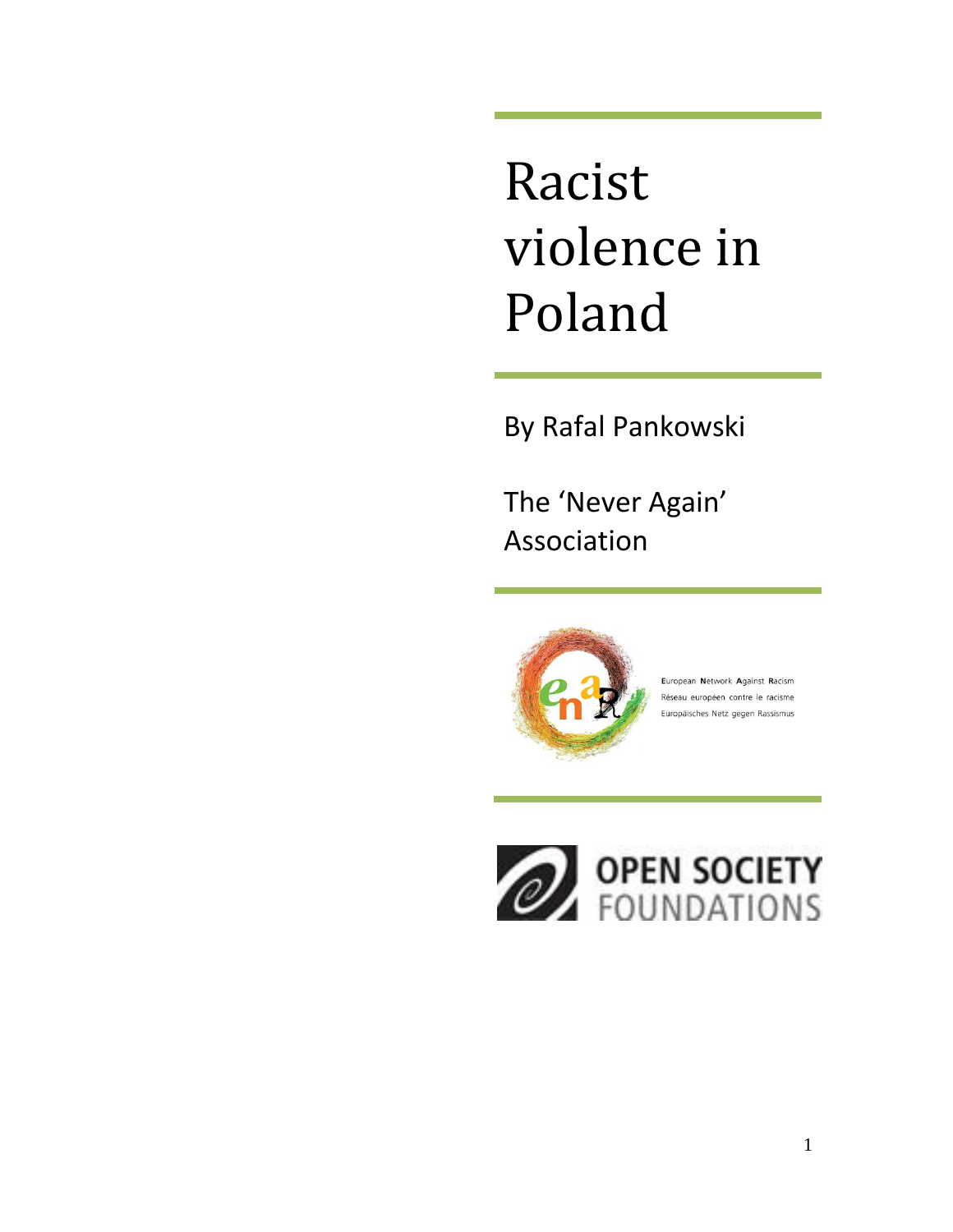Published by the European Network against Racism (ENAR) in Brussels, March 2011, with the support of the Community Programme for Employment and Social Solidarity - PROGRESS (2007-2013) and the Open Society Foundations.

PROGRESS (2007- 2013) is managed by the Directorate-General for Employment, social affairs and equal opportunities of the European Commission. It was established to financially support the implementation of the objectives of the European Union in the employment and social affairs area, as set out in the Social Agenda, and thereby contribute to the achievement of the Lisbon Strategy goals in these fields. For more information see: [http://ec.europa.eu/progress.](http://ec.europa.eu/progress) The information contained in this publication does not necessarily reflect the position or opinion of the European Commission.

ENAR reserves the right not to be responsible for the accuracy, completeness or quality of the information provided in this report. Liability claims regarding damage caused by the use of any information provided, including any information which is incomplete or incorrect, will therefore be rejected.





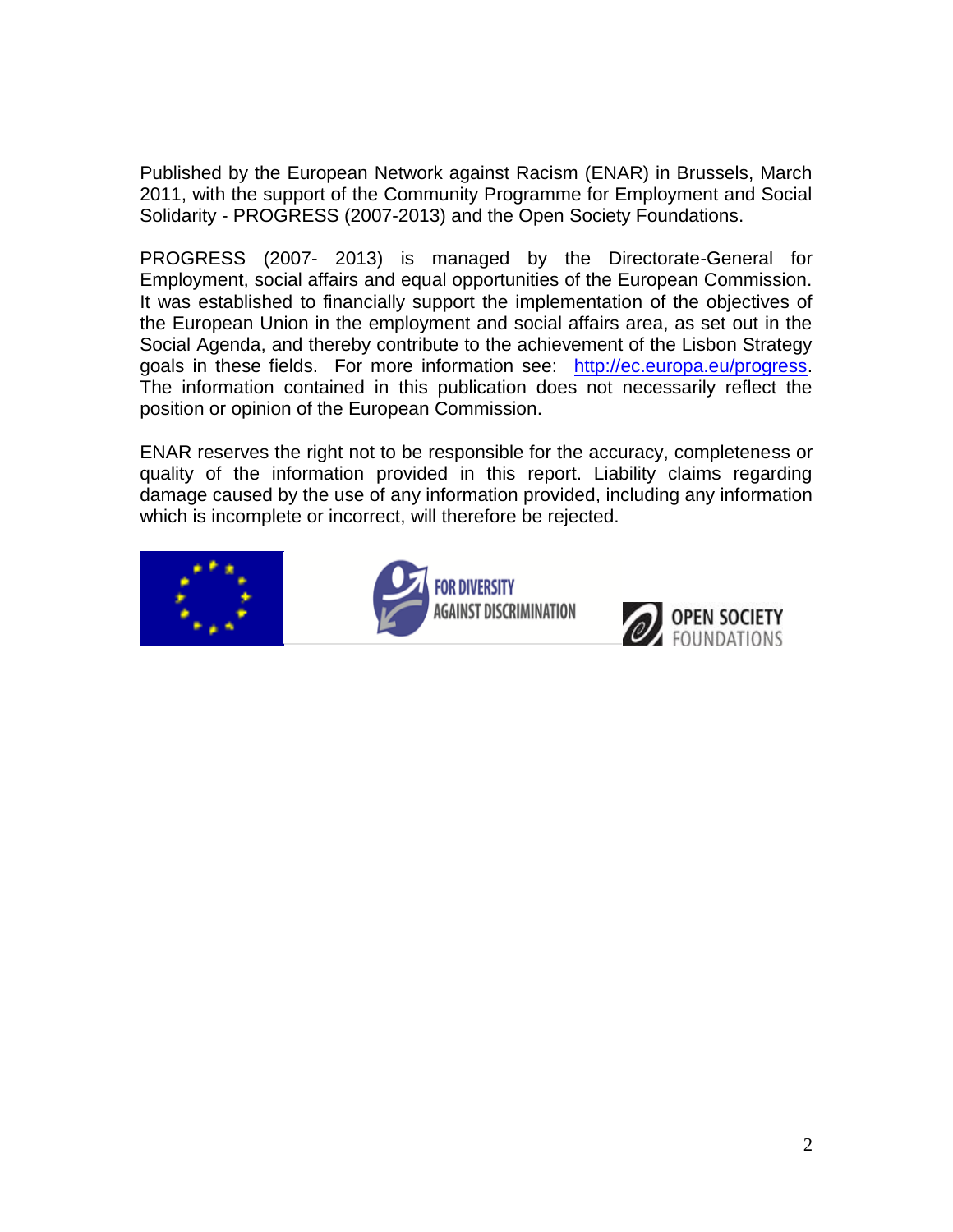#### **An assessment of overall trends and patterns**

The Polish government collects extremely limited information about hate crimes and generally does not make this information public, although it does provide some information to international bodies such as The European Commission against Racism and Intolerance (ECRI) or The Committee on the Elimination of Racial Discrimination (CERD). There are no up-to-date official statistics on hate crimes available for Poland aside from some incomplete data published by institutions such as the Police Headquarters Office, which do not allow for an accurate assessment of the problem. The most important source that fills the information gap to some extent remains publications and surveys of non-governmental organizations, which highlight regular patterns of discrimination and violent manifestations of homophobia, anti-Semitism and racism throughout the country. In 2007, for example, the 'NEVER AGAIN' Association registered approximately 130 serious cases of hate crime and hate speech in its 'Brown Book' ('Brunatna Ksiega'),<sup>1</sup> including incidents of bodily injuries, desecrations of sites connected to religious minority groups like cemeteries and synagogues and a long list of cases ranging from verbal incitement to ethnic, national or religious hatred, mainly made in public gatherings, in chauvinist propaganda materials or in the press.

Ethnic minorities constitute only about two% of the Polish population, and visible minorities of migrant background are a very small group<sup>2</sup>. Nevertheless, they often experience violent hate crime as well as verbal abuse and hate speech. Other victimized groups include religious minorities or dissident youth subcultures. According to the NGO reports, the groups mostly affected by hate crimes in Poland are ethnic minorities, such as members of the Roma community, but also gay people, alternative youth, and activists of anti-racist/progressive social movements.

Demonstrations of anti-Semitism and incidents of anti-Semitic hate speech are also reported to be quite common. Due to the fact that the Jewish community are very small numerically (the 2002 official census figure is just 1,100 individuals), anti-Semitic hate crime tends to take the form of attacks against property (cemeteries, synagogues, monuments).

Some officially released statistics would suggest a dramatic rise in hate crime in the recent years. This evidence could be misleading, however - it testifies to an improving (if still far from perfect) system of registering hate crime cases by the state rather than a real-life rise in hate violence. According to NGO estimates (such as the NEVER AGAIN Association or Campaign Against Homophobia), hate crime has remained on a stable (quite high) level for the last few years. The years 2006-2007 seem to have been the most critical period, when the government included representatives of far-right political groups, which themselves committed or encouraged violence against minorities<sup>3</sup>.

 $\overline{a}$ 

<sup>1</sup> Kornak, Marcin, *Brunatna księga 1987- 2009* (Warsaw: Collegium Civitas, Stowarzyszenie Nigdy Więcej, 2009).

 $2$  1.23% of respondents declared themselves as belonging to a national or ethnic minority in the 2002 census (Glowny Urzad Statystyczny, Wyniki Narodowego Spisu Powszechnego Ludności i Mieszkań 2002 w zakresie deklarowanej narodowości oraz języka używanego w domu, [http://www.stat.gov.pl/gus/8185\\_PLK\\_HTML.htm,](http://www.stat.gov.pl/gus/8185_PLK_HTML.htm) accessed 28 July 2010). This number may have increased in the recent years, but no official statistics exist.

<sup>3</sup> For a detailed account see Pankowski, Rafal *The Populist Radical Right in Poland: The Patriots* (London, Routledge, 2010).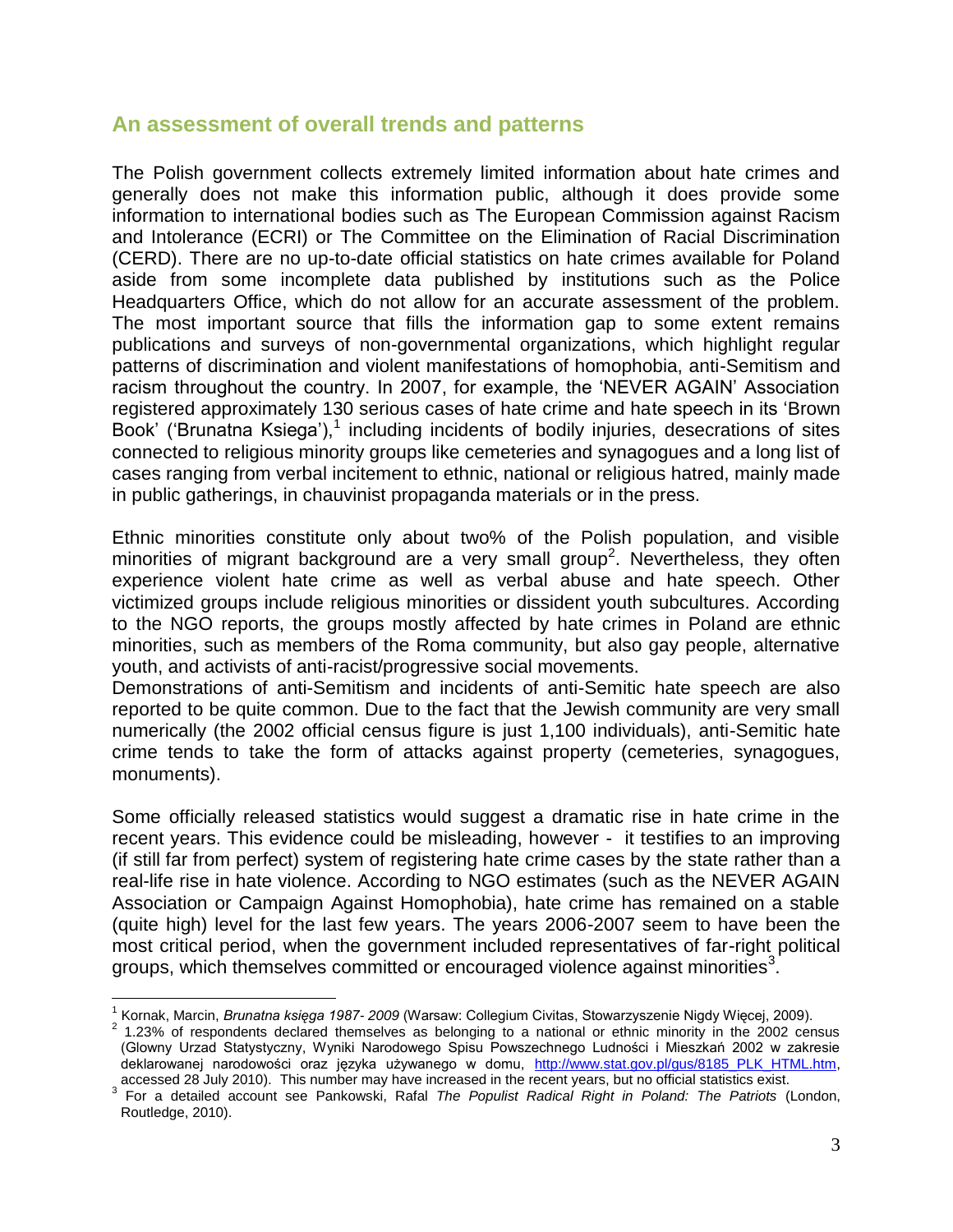Homophobic discourse, promoted by the far right, in particular became widespread by the mid-2000s and it resulted in numerous violent attacks on gay and lesbian gatherings on a scale which had not been seen before. The wave of homophobic hate crime has persisted into 2010.

Poland's current system of publishing official statistics on hate crime has serious weaknesses. The information provided by the Police Headquarters Press Office, the Ministry of Justice, and the Ministry of the Interior only offer a fragmentary view of the situation in Poland. They do not precisely indicate what types of crimes the authorities have registered, against whom the registered crimes were committed, or what legal steps were taken. Moreover, there is no government institution in Poland that systematically collects data on anti-Semitic incidents. There is also no official data available on Islamophobic incidents. With respect to attacks on the Roma community, the Ministry of the Interior and Administration on some occasions refused to make this information public.

Major barriers identified by Polish NGOs to providing systematic and long-term hate crime monitoring and victim assistance are: the socio-cultural and political climate of prevailing intolerance in some sectors of Polish society and in some media, general unwillingness to discuss these issues openly, public institutions' lack of recognition of hate crimes, limited resources and local contacts or specialized profiles of the organizations themselves, as well as the victims' reluctance to address these issues (e.g. avoidance of discussing hate crimes and mistrust of Polish public institutions and the police). The fact that victims and their communities are reluctant to complain to the law enforcement about incidents - or avoid reporting incidents altogether - seems to be one of the most serious issues. One of the reasons for this avoidance might be distrust in law enforcement attitudes and effectiveness, as well as a general fear of being doubly stigmatized.

The perpetrators of violent attacks frequently belong to far-right organizations and skinhead groups. In 2009 one local ONR (Oboz Narodowo-Radykalny, National-Radical Camp) group was banned, but other extremist organizations have operated unhindered. The NOP (National Rebirth of Poland, Narodowe Odrodzenie Polski) has been particularly outspoken in its promotion of violent means to achieve ideological goals.

In this sense, the subject of hate crime remains strongly politicized and cannot be completely disassociated from the political influence of extreme nationalistic, anti-Semitic and anti-democratic movements in Poland at large. Football stadiums are a particularly fertile ground for the promotion of hate propaganda as well as sites of violence that spills over to other settings.

Some public leaders, including high-ranking politicians and clergy (such the notorious Radio Maryja outlet), also add to the problem by openly inciting intolerance and hatred against minority groups. Particularly troubling incidents of this kind caught broader international attention when, for example, the Mayor of Warsaw, President Kaczynski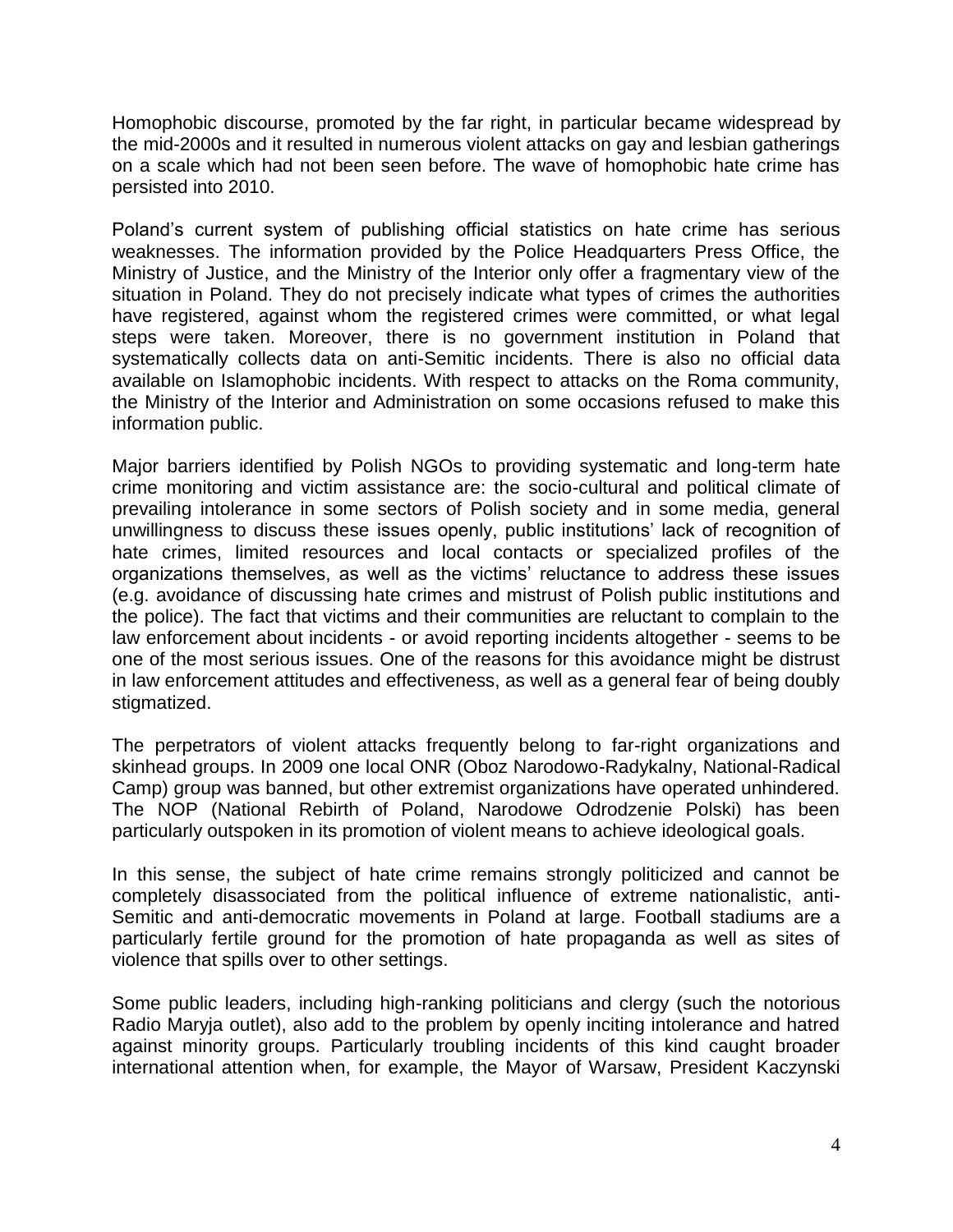and authorities in Poznan banned gay pride parades planned in both cities in 2005<sup>4</sup>. Other far-right politicians have also openly opposed the right to basic freedoms and equal respect for lesbian and gay people. As a result of the escalation of anti-gay rhetoric, the number of attacks on members of the LGBT communities and their clubs increased enormously.

Right-wing politicians and media consistently and forcefully deny the existence of problems such as hate crime and xenophobia in Polish society. This approach is frequently reflected in the activities (or lack thereof) of the judiciary and other state institutions, including local authorities.

Human rights groups have repeatedly stressed the need for better implementation of existing legal provisions on hate crimes and hate speech. Only a few hate crime incidents in the past few years aroused interest and action at the highest political level. These were primarily offences that risked having a negative impact on Poland's international reputation through their coverage in national and international media. According to numerous NGO reports, most reported incidents of hate crimes and speech are not taken seriously by Polish law enforcement agencies. This concern has been raised by the ECRI. They state, 'crimes that fall within the ambit of Articles 256 and 257 are rarely investigated and its perpetrators are rarely prosecuted. The reason most often provided by the prosecuting authorities for this failure is that such crimes [i.e. hate speech] cause little social harm and that punishing them would be an infringement of the right to freedom of speech and expression'<sup>5</sup>.

There is widespread concern in Polish society about the level of crime and violence in general, especially among the youth. For example, the phenomenon of football hooliganism has been frequently debated and specific legal measures have been introduced to tackle it. However, the debate on violent crime rarely touches upon the issue of hate crime, which remains a seriously under-debated and under-researched phenomenon. NGOs such as the 'NEVER AGAIN' Association - rather than state agencies - are the main source of information and awareness raising about hate crime in Poland. Since 1989 'NEVER AGAIN' has registered approximately 50 deaths resulting from xenophobic attacks, usually by neo-Nazi skinheads who are members or sympathizers of extreme nationalist organizations<sup>6</sup>.

## **Typical case study**

 $\overline{a}$ 

Example: The murder of Piotr Wozniak, 2 August 1998.

Piotr Wozniak, a 25-year-old student, was brutally killed in Wladyslawowo in northern Poland. The three culprits tried to drown their victim and when that was unsuccessful

<sup>4</sup> Gazeta Wyborcza, *Awantura o Marsz Równości*,<http://miasta.gazeta.pl/poznan/8,36022,3019256.html> , accessed 28 January 2009.

<sup>&</sup>lt;sup>5</sup> European Commission against Racism and Intolerance (ECRI) 2005. Third Report on Poland, pp. 10-11.

<sup>&</sup>lt;sup>6</sup> They were described in the 'Brown Book' published by Marcin Kornak, the 'NEVER AGAIN' Association chairman, in 2009.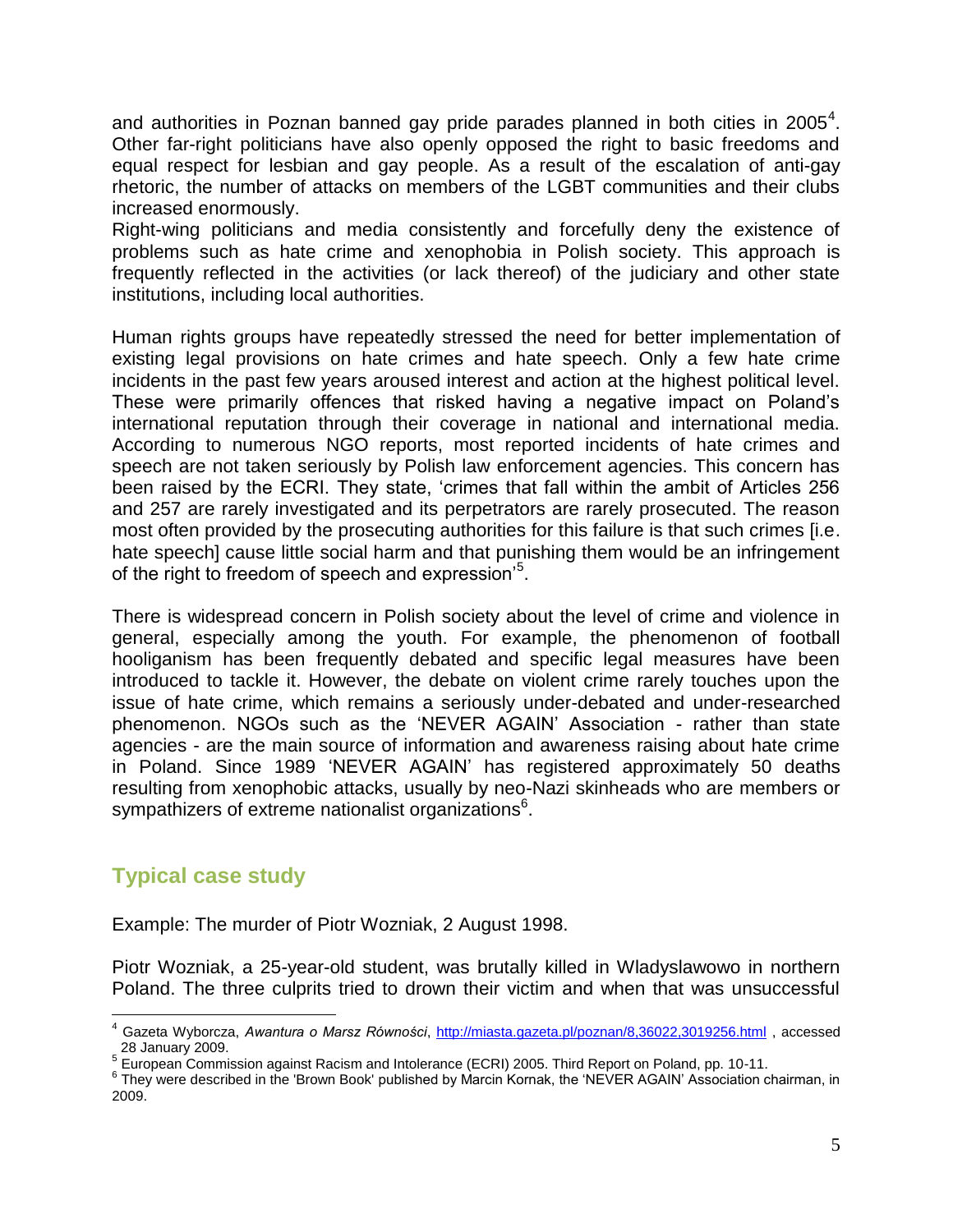they took turns stomping on his head with their heavy boots. One of the perpetrators was Damian Mikulski, a 21-year-old activist in the National Rebirth of Poland (NOP), the main neo-fascist organization in the country. Mikulski was also the leader of the White Legion, a NOP-infiltrated neo-Nazi skinhead gang active in the stadium of Legia Warszawa, a popular soccer club. He was sentenced to nine years in prison for his role in the murder.

The murder was not simply random, but was a result of the culture of violence promoted by racist extreme-right organizations who target anybody who is deemed to be an 'alien' because of their race, religion or lifestyle. Piotr Wozniak was murdered because he had been classified as an 'anti-national element' by the extreme-right perpetrators: they did not like his 'alternative' clothes.

The murder was briefly reported in a local paper as a case of hooliganism and the possible political or ideological background of the attack was not mentioned. Because the murder and the trial took place in the north of the country, the Warsaw-based national media kept silent, too. However, due to the existence of its national network of voluntary correspondents, 'NEVER AGAIN' was able to put together different pieces of the puzzle, uncover the ideological motivations behind the killing and publicize it through its magazine and in a documentary aired on national TV. Thus the ideological nature of the crime was brought to public attention.

### **Recommendations**

- Legislation should be enacted that would expressly render the racial or xenophobic motivation of an offence an aggravating circumstance.
- Existing legislation on hate crime and hate speech must be implemented vigorously at all levels of state machinery.
- Racist organizations promoting or condoning violent hate crime such as the NOP must be held responsible for their actions in accordance with Polish and international law. They must not continue to operate unhindered.
- Public spaces such as football stadiums must be safe for everybody irrespective of their race or other background. Vigorous action is needed to remove racism and violence from the Polish football stadiums.
- Law enforcement officials should undergo specialist trainings on combating hate crime, with cooperation of NGO experts, based on existing pilot trainings.
- Reliable records on hate crime should be kept and made public by relevant institutions. They should include different categories of ideologically motivated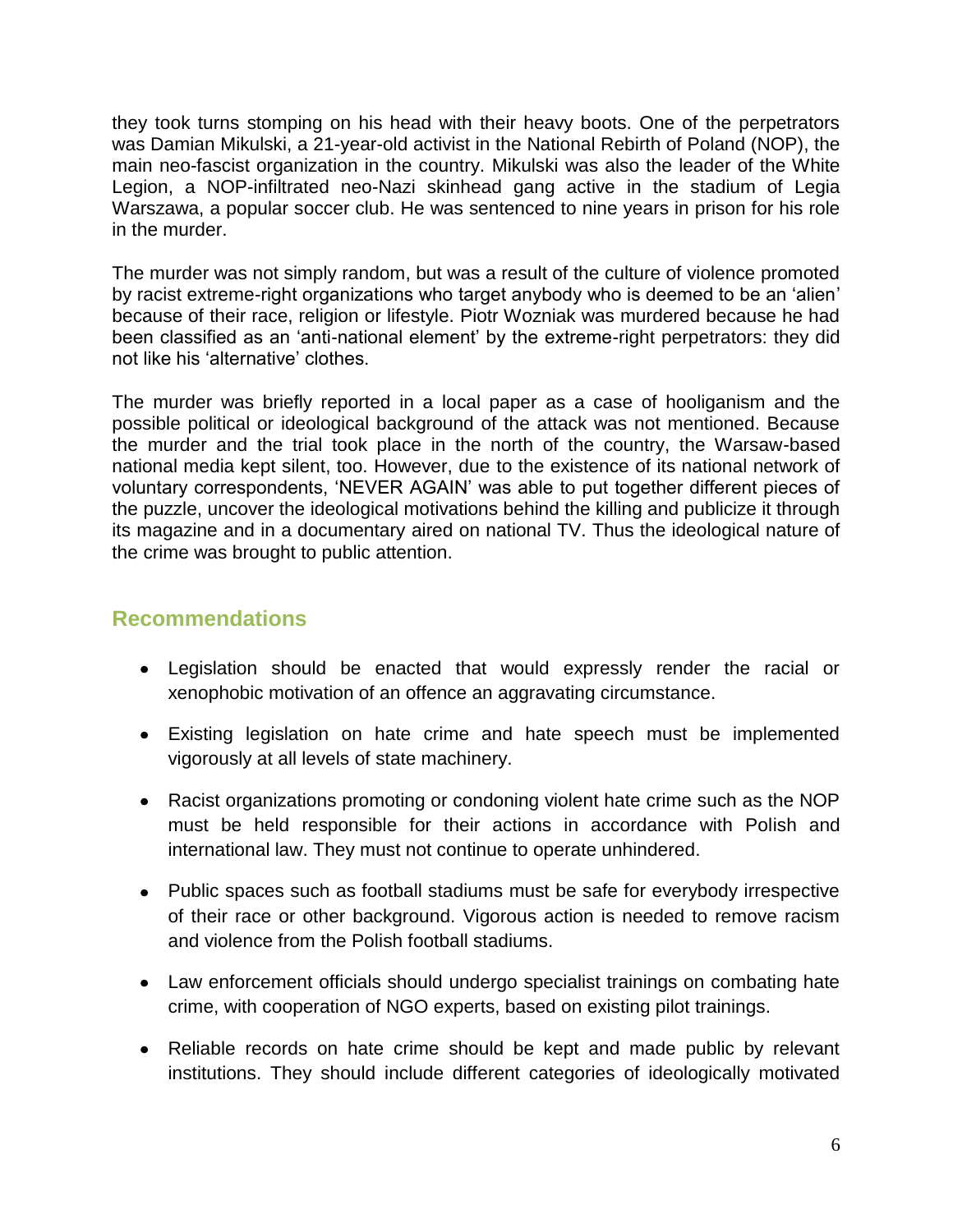hate crime, e.g. committed by extreme-right activists against human rights advocates.

- Non-governmental monitoring activities need to be intensified. The existing monitoring structures and networks should be strengthened.
- Specialist support for hate crime victims should be provided, including through minority groups and NGOs. The authorities and NGOs should prepare and provide relevant information and training activities/programs on hate crimes, victim support, minority rights, etc. for minority organizations and youth groups; work out training material on victim assistance (also in minority languages); provide legal trainings or assistance to relevant organizations.

## **Bibliography**

Abramowicz, Marta, *Sytuacja społeczna osób biseksualnych i homoseksualnych w Polsce: Raport za lata 2005 i 2006* (Warsaw: KPH, 2007).

Anti-Defamation League, Poland: Democracy and the Challenge of Extremism (New York: ADL, 2006).

European Commission Against Racism and Intolerance (ECRI), *Second Report on Poland* (Strasbourg: Council of Europe, 2000).

European Commission Against Racism and Intolerance (ECRI), *Third Report on Poland* (Strasbourg: Council of Europe, 2005).

European Commission Against Racism and Intolerance (ECRI), *Fourth Report on Poland* (Strasbourg: Council of Europe, 2010).

European Network Against Racism (ENAR), *Responding to Racism in Poland* (Brussels; ENAR, 2006).

European Roma Rights Center, *The Limits of Solidarity: Roma in Poland after 1989*, (Budapest: ERRC, 2002).

Kornak, Marcin, *Brunatna księga 1987- 2009* (Warsaw: Collegium Civitas, Stowarzyszenie Nigdy Więcej, 2009).

Kubicki, Marek, *ENAR Shadow Report 2006: Racism in Poland* (Brussels: ENAR, 2007).

Mikulska, Agnieszka, *Xenophobia and Ethnic Discrimination in Poland: Outline of the Situation* (Warsaw: Helsinki Foundation for Human Rights, 2008).